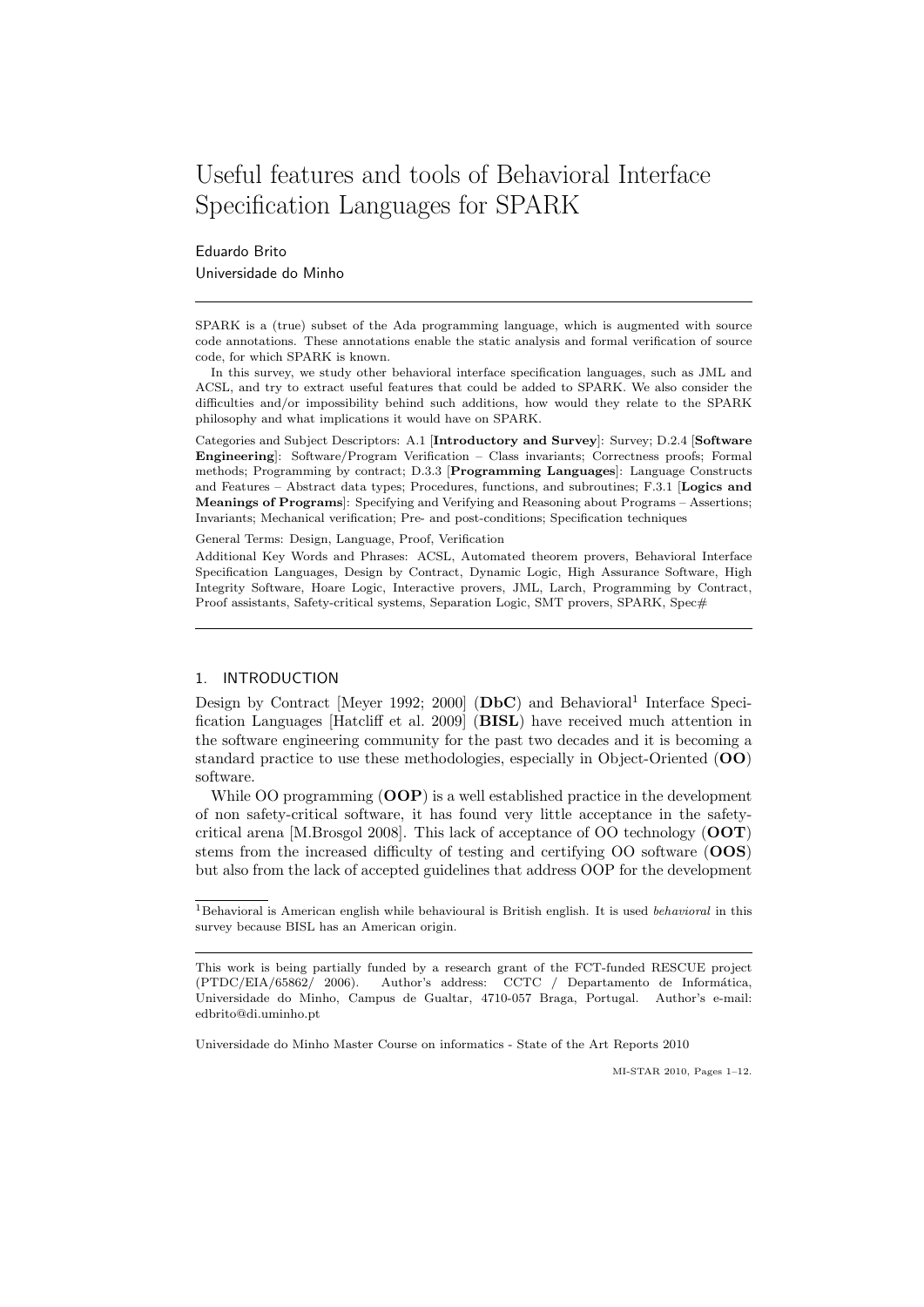of such systems, such as DO-178B [Taylor et al. 2002]. These guidelines are mainly focused on the existing difficulties of certifying Ada 83 and C software [Cromar 2009].

Although it is more difficult to test OOS, there is interest in using OOP because of its several advantages, such as reuse and faster development cycle. There has been at least one study from the  $FAA<sup>2</sup>$  on what has to be done to ease the testing and certification of OOS [Federal Aviation Administration 2004].

The upgrade of DO-178B to DO-178C, which is expected to be released during 2010 [McHale 2009], will contain an OOT suplement as well as a formal methods (FM) suplement, giving guidelines on both aspects [Cromar 2009]. Also, Common Criteria EAL7<sup>3</sup> already demands the use of FM [Common Criteria Recognition Agreement 2009].

This survey will focus on features and tools of several BISL that we deem to be useful additions to a specific programming language, SPARK [Barnes 2003], which is also a BISL, that is used in safety-critical systems software.

The remainder of this survey is organized as follows: Section 2 will explain the main ideas behind BISL, SPARK and other related areas, Section 3 will focus on features and related technologies we deem useful for SPARK, Section 4 will give a glimpse at other useful features that were not approached on this survey and Section 5 will conclude the survey and reflect upon our findings.

# 2. BEHAVIORAL INTERFACE SPECIFICATION LANGUAGES, SPARK AND RE-LATED AREAS

In this section we show and explain the information that is needed throughout the rest of the paper. We define what is Design by Contract and how it differs from Behavioral Interface Specification Languages and we present the SPARK language, which is the language that will focus on the survey.

# 2.1 Design by Contract<sup>TM</sup>

The term "Design by Contract" was first coined by Bertrand Meyer [Meyer 1992; 2000] and is largely associated with the Eiffel programming language, an OOP language, as part of the language's philosophy and design process. The term is also a registered trademark and some authors prefer to use the expression Programming by Contract.

The main ideas behind DbC are to: a) document the interface of modules<sup>4</sup> and its expected behaviour, b) to help with testing and debugging and c) to assign blame when a contract is breached. This is achieved by having structured assertions such as invariants and pre- and post-conditions.

In DbC, following the tradition of Eiffel, assertions are boolean expressions, often using subprograms<sup>5</sup>, written in the same language as the host programming language and are intended to be checked at runtime (runtime assertion checking  $(RAC)$ ). This is detailed in such books as [Meyer 2000; Mitchell and McKim 2001].

 $^2\mbox{Federal}$  Aviation Administration

<sup>3</sup>Evaluation Assurance Level 7

<sup>4</sup>The term modules is equivalent to package or class

<sup>5</sup>Subprograms is being used as a more generic way to denote methods, functions and procedures MI-STAR 2010.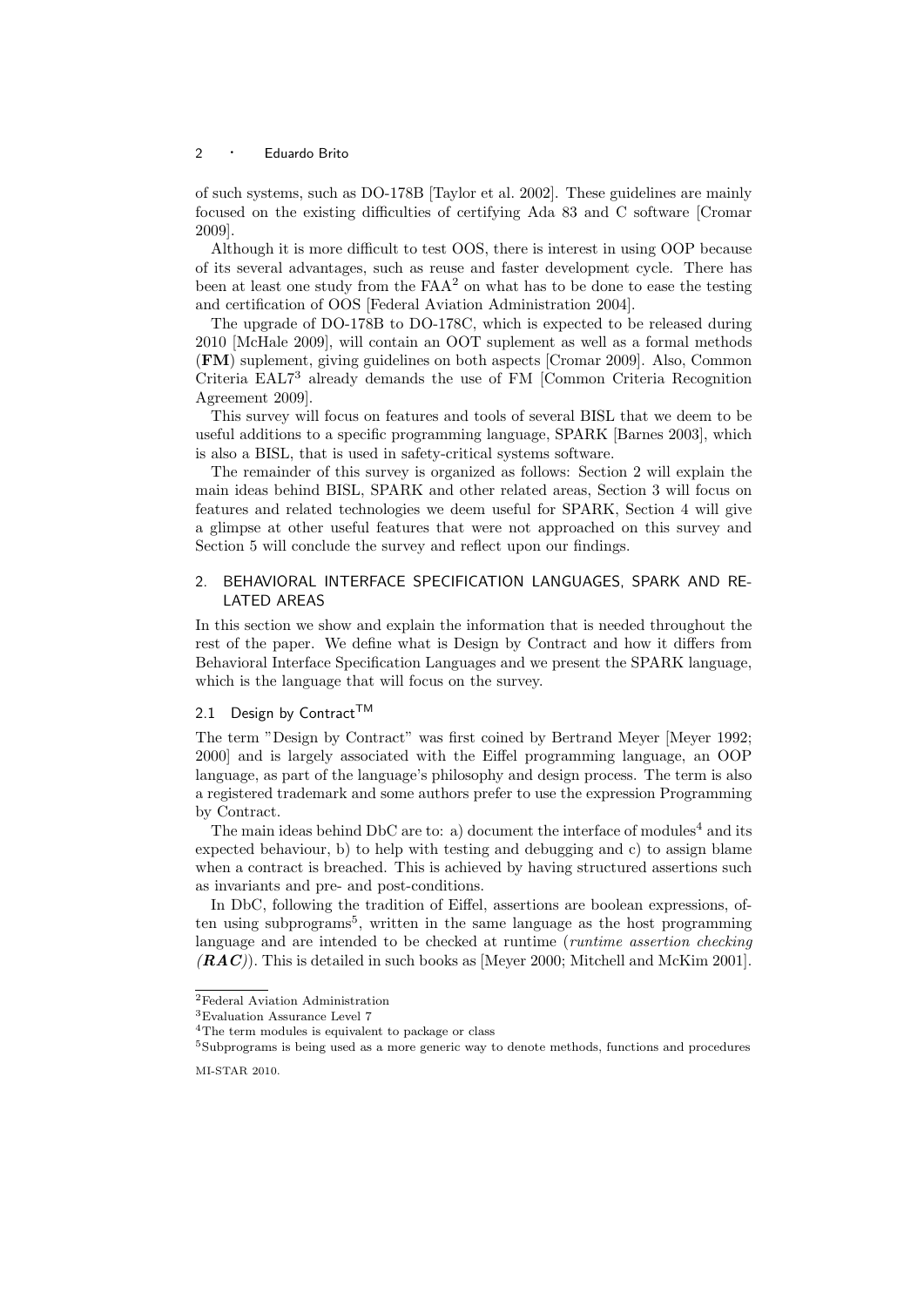Writing assertions in this way is friendlier to developers but it makes static verification impossible in most cases.

An article was also published [Jazequel and Meyer 1997] where it was illustrated how Eiffel could have helped to prevent the bug in the software of Arianne V, thus avoiding one of the most expensive software errors ever recorded. Although the use of DbC for testing and debugging is regarded as a benefit for non safety-critical software and, specifically in the case of Eiffel, the rescue assertion can help to recover from pre- and post-conditions that are breached, Meyer shows that this was not feasible in this case and that the Ada exception mechanism could have dealed with this also.

What is stated is that the error that crashed Arianne V could have been avoided if the pre-conditions for the subprogram that failed had been clearly stated in the code; if it was explicitly declared in the code, it is assumed that such condition would have been checked at the testing stage by the validation  $\&$  verification ( $V\&V$ ) team.

To sum it up, DbC is used to document source code and to have the program checked while it is executing, using structured annotations that are written as boolean expressions of the host programming language.

# 2.2 Behavioral Interface Specification Languages

Behavioral Interface Specification Languages, as far as we know, was a term introduced with Larch [Guttag et al. 1993]. The Larch family of languages would, unlike other more traditional specification languages such as Z [Spivey 1989] and VDM [Jones 1990], have the specification written alongside the source code (Larch supported C,  $C_{++}$ , Smalltalk and Modula-3). This is in the same line as DbC but it differs greatly from traditional specification languages where the specification is written as a separate entity with no relation to the implementation.

Larch was focused mainly on specifying, with brevity and clarity, the interface of subprograms and datatypes<sup>6</sup> invariants. Although some specifications<sup>7</sup> were executable, executability of specifications was not an objective of the Larch family of languages; this is the exact opposite of DbC. These specifications would then be checked along with the source code and proof obligations would be generated.

The way that specifications are written in BISL and specification languages are similar. In both cases, the specifications are written using a well-defined formal and mathematical logic. These formal definitions do not use any kind of expressions from a host language although they may look similar in some cases. This is another difference regarding DbC, where the annotations are written as expressions of the host language.

It is possible to animate/execute specifications written in some specification languages (depends on the available tools and methodologies) but this is still different from DbC and BISL because we are animating a specification and not the code of an implementation. Even so, it is possible to refine a specification into an implementation but this is not the focus of the survey.

While writing the annotations in a mathematical notation is much more expres-

 $6$ Datatypes can also refer to classes. The term is used because in LCL (Larch for the C language) it is used to refer to structures.

<sup>7</sup>When talking about BISL, the terms "annotation" and "specification" are mostly interchangeable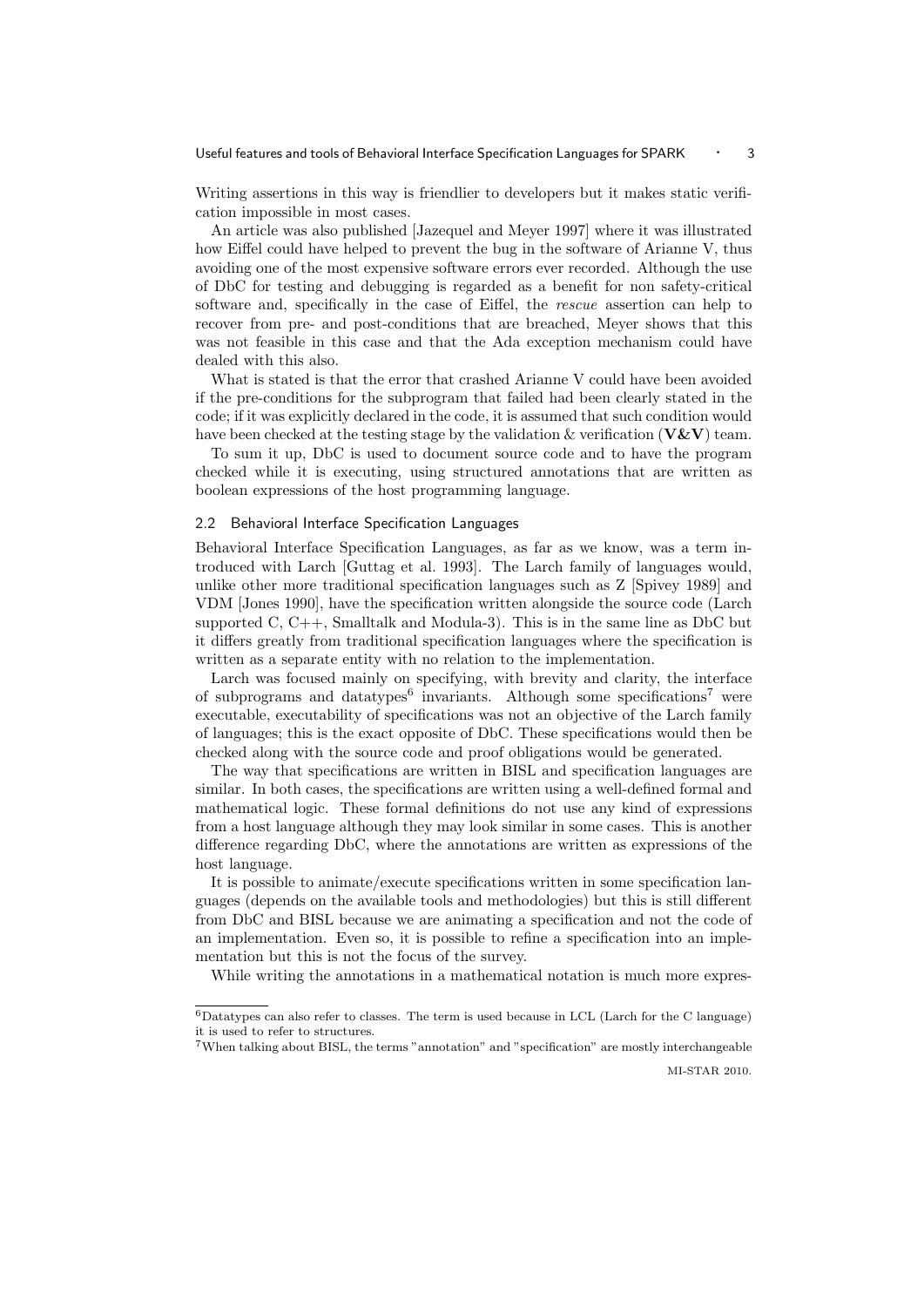sive and particularly good for program verification, Larch has showed us that excessive mathematical notation can lead to the poor adoption of a BISL. JML [Leavens et al. 1999] is a modern example of a BISL, rooted on the principles of Larch, which has taken this into account. JML avoids excessive mathematical notation, while having a mathematical background, and has gained several supporters in the academic and industrial circles, especially with the success of Java Card [Sun microsystems 2000] certification [Antoine and Requet 2002; Engel et al. 2008; Marche et al. 2004].

JML, as noted in [Leavens et al. 2005; Burdy et al. 2003], is associated with a set of tools that makes possible to overcome the typical non-executable nature of BISLs. Also, besides being able to do what is called RAC, it also allows for the formal verification of Java programs, given the right tools.

ACSL<sup>8</sup> [Baudin et al. 2009] is another interesting and modern BISL. While it does have a large influence from JML, it has greater expressive power regarding the definition of mathematical structures. It also adds the notion of labels, allowing for the definition of frame conditions<sup>9</sup>. Labels are a very powerful framing mechanism for languages with dynamic memory allocation, such as C. ACSL is the BISL used by the Jessie [Baudin et al. 2009] plug-in of the Frama-C tool.

It is also worth mentioning that BISL, contrary to the classical notion of DbC, is not only useful for OOP and OOT but it can also be applied to other paradigms of programming languages. Larch, for example, had support for C. It is only because it is more natural to use this type of specifications in the OOP context that it has been largely associated with it.

## 2.3 SPARK

SPARK stands for SPADE Ada  $(?)^{10}$  Kernel. SPADE was a previous project from Program Verification Limited, with the same purposes as SPARK, but using the Pascal programming language. The company is now called Praxis High Integrity Systems.

SPARK is both a (true) subset of the Ada language (Ada 95 at the present) and also a toolset that supports its methodology.

It is a true subset of the Ada language because every valid SPARK program is a valid Ada program; in fact, SPARK does not have a compiler and depends on Ada compilers to generate code. SPARK was also cleverly engineered so that the meaning of SPARK programs do not depend on decisions made by a specific compiler implementation (e.g. whether a compiler chooses to pass parameters of subprograms by value or by reference, will not make a difference for the meaning of the program). Although outdated, SPARK has a formal semantic that is defined using operational semantics and Z notation [O'Neil 1994].

SPARK removes some features of the Ada language such as recursion, dynamic memory allocation, pointers, dynamic dispatching and generics. It also imposes certain restrictions on the constructs of the language (i.e. "exit when/until" inside loops must be at the beginning or end of a loop; returns may only be used at the

<sup>8</sup>ANSI/ISO C Specification Language.

<sup>9</sup>Conditions related to program state at a given moment.

 $10$ The R in SPARK only exists because "SPARK" is prettier than "SPAK"!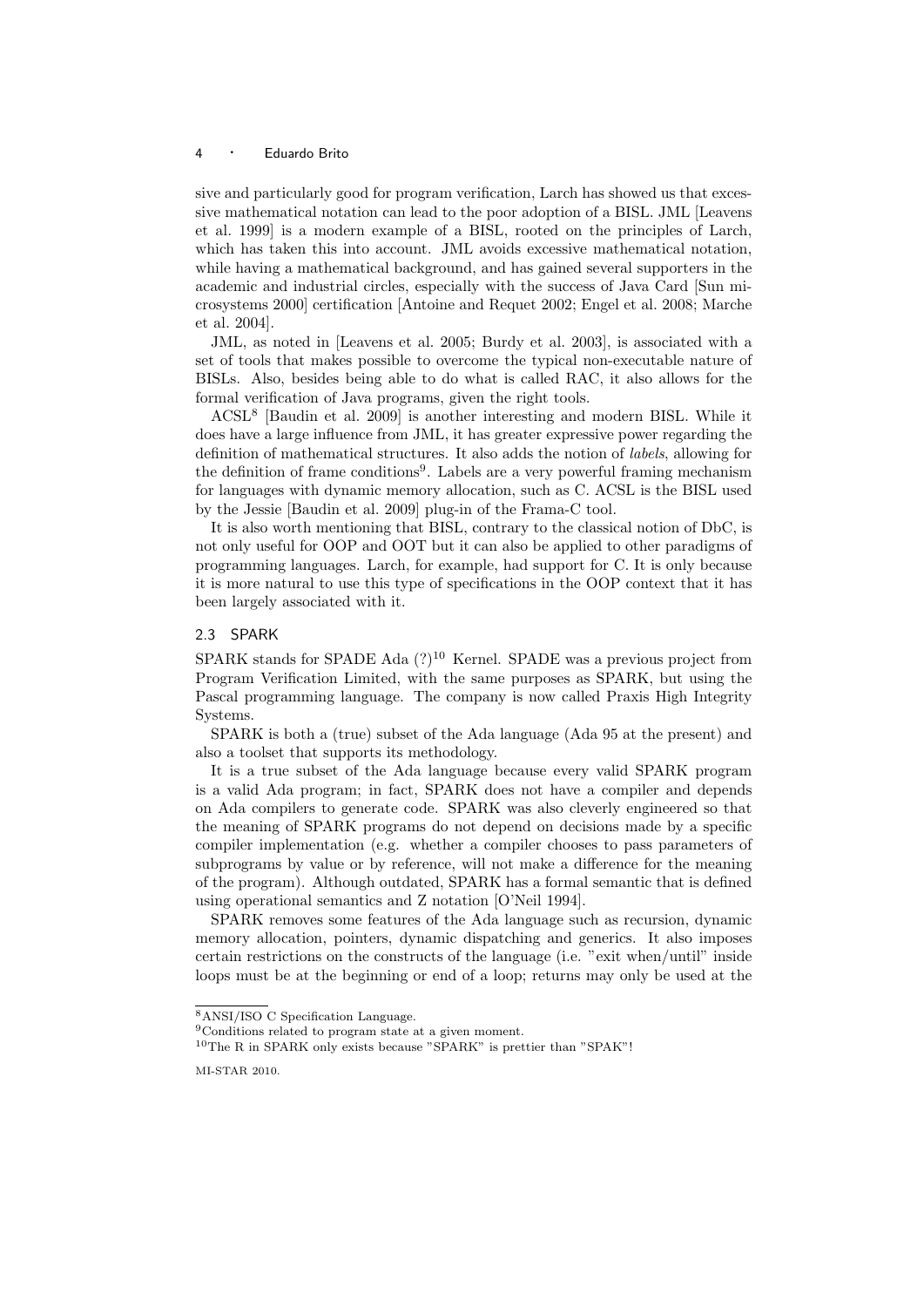end of a function; arrays are always defined by a type or subtype $^{11}$ ).

On top of the language restrictions, it adds annotations that allow for the specification of data-flow, abstract functions, abstract datatypes and structured assertions (loop invariants are available but package<sup>12</sup> invariants are not). In SPARK, annotations are never executable. Also, there is a clear distinction between procedures (which may have side-effects) and functions (which are pure, in the mathematical sense, and can be used in annotations, although annotations are not executable).

Ada has the notions of package (specification) and package body (implementation); these are the building blocks for OOP in SPARK and Ada, although we may choose not to use the OO features of the language. SPARK restricts OOP features that make the code hard to verify, such as Dynamic Dispatching. This issue is also addressed in this book, related to Ada 2005 [Barnes 2008].

Package specifications can have abstract datatypes and abstract functions, which can then be used to define an abstract state machine. The abstract functions and datatypes should be used in pre- and post-conditions and when implementing the package body, the abstract datatypes have to be refined into a specific datatype, using the own annotation. This allows for a great separation between a package's specification and its implementation. Abstract functions are defined only in *proof* rules files. These files contain

The SPARK toolset is what makes SPARK possible. By not having a compiler, it must have a tool that checks that the restrictions being imposed by SPARK are being met. The tool that is responsible for this is the Examiner. The Examiner is also responsible for generating the verification conditions (VC) that are to be discharged by the proof tools of the toolset.

SPARK's VCs can only be discharged using the SPARK toolset. The available tools are the Simplifier and the Proof Checker. The Simplifier tries to discharge the VCs by using term inference and rewriting. While it is very successful discharging VCs related to safety [Jackson et al. 2007], it lacks the expressive power that can be found in other BISLs such as ACSL.

We also find that the Proof Checker, the interactive prover/proof assistant of the toolset, to be quite hard to use and less powerful than other proof assistants, namely Coq [The Coq development team 2004].

Finally, it should be noted that SPARK has support for a subset of Ravenscar<sup>13</sup> dubbed RavenSPARK [SPARK Team 2008]. We will give a glimpse of this in Section 4.

# 3. FEATURES AND TOOLS OF BEHAVIORAL INTERFACE SPECIFICATION LAN-GUAGES

The work presented in this section reflects the several surveys, articles and books related to SPARK, BISLs and program verification that were studied [Leavens et al. 2007; Filliâtre and Marché 2007; 2004; Hatcliff et al. 2009; Kiniry et al. 2008;

 $11$ In Ada, the type mechanism allows for the definition of *ranges*. These ranges are limited by a lower and upper bound, know as T'First and T'Last where T is the type. It is also possible to get the range using T'Range.

<sup>12</sup>As previously stated, packages are equivalent to modules and classes

<sup>13</sup>Ravenscar is a limited subset of concurrency and real-time for the Ada language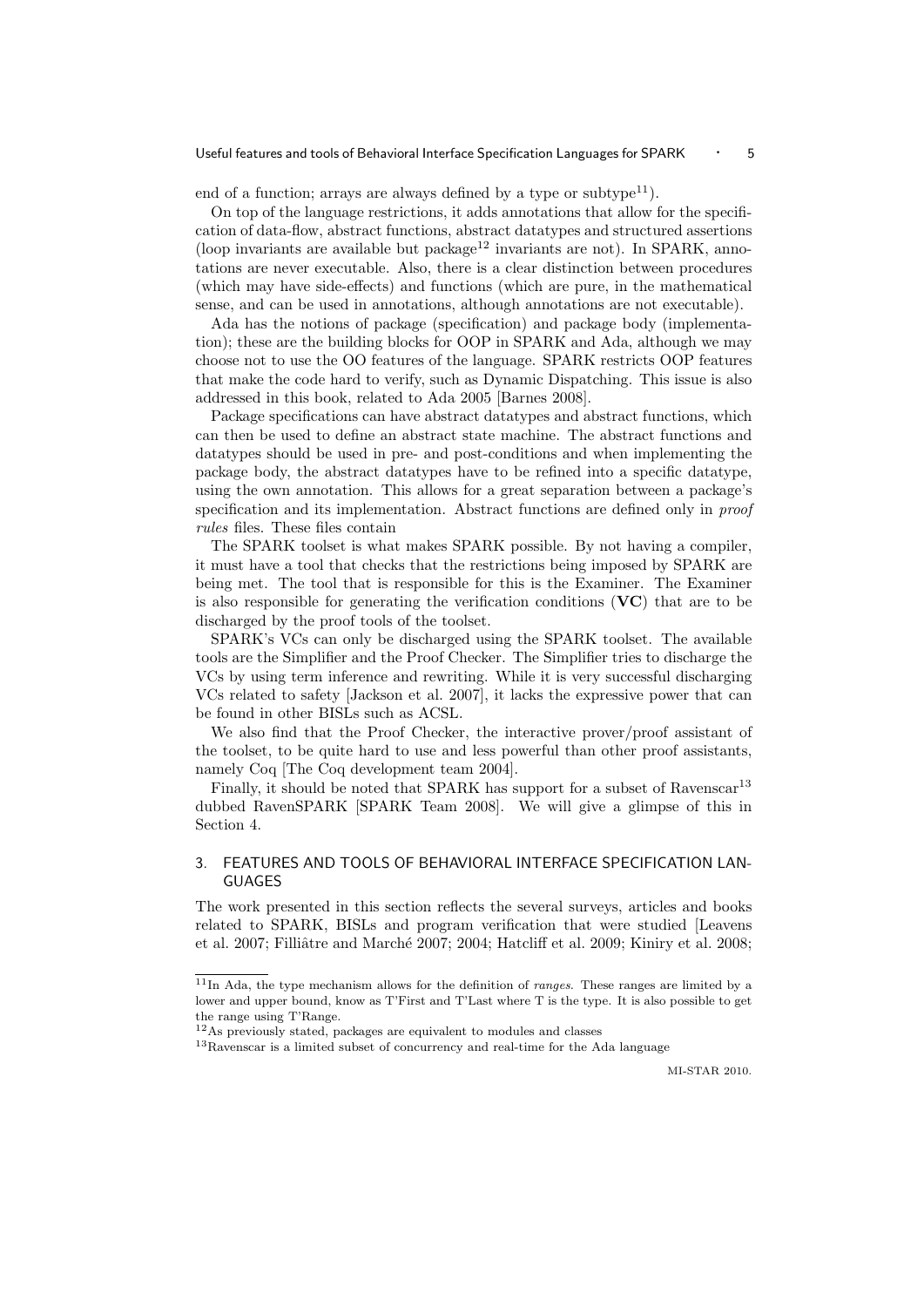Leavens et al. 2005; Cok and Kiniry 2004; Leavens et al. 2006; Burdy et al. 2003; Engel et al. 2008; Baudin et al. 2009; Jackson et al. 2007], several discussions with people directly involved with Praxis, AdaCore, Frama-C and Universit´e de Paris 12 and the use of SPARK in research activities.

#### 3.1 Features and tools for static verification

Loop variants would be a useful feature for SPARK. While it could be argued that most loop variants in safety-critical systems are trivial, it would benefit SPARK to have the possibility of specifying loop variance in its annotations, for proving (possibly automatically) the termination of non-trivial loops. ACSL provides this feature and complements it with a *terminates*  $\true$ true construct that skips loop variance checking, although this is not recommended for most loops. Loop variants and several approaches to attack this verification problem are given in [Hatcliff et al. 2009].

Package invariants would also benefit SPARK. SPARK is able to restrict the use of global variables in subprograms through the use of global and derives annotations but it is not able to assert that a given state is always valid because it does not have this notion of package invariant. Package invariants have some implementation difficulties that need to be addressed when implementing, such as temporary invalid states in a sequence of assignments. ACSL solves this problem by defining the notion of weak and strong global invariants. Inheritance also represents a problem with this feature but the same approach that is used for pre- and post-conditions can be adapted to this case.

The SPARK toolset is limited when it comes to proving the behavioural correctness of programs. The Simplifier is very capable when it comes to dealing with safety checks<sup>14</sup> and discharging the related VCs but it fails short when we want to prove that the program has the intended behaviour and not only that it does not crash.

Thinking about the BISL of SPARK, this would mean that we would need to add a better way to write abstract functions, logical predicates and lemmas. ACSL is one of the most powerful BISLs when it comes to the expressiveness of these annotations. From a practical point-of-view, this would need a different prover toolchain for SPARK. This leads to the next useful feature that we believe to be needed in SPARK.

The SPARK tools are regarded as safe tools that can be used in program verification for critical systems and they are verified and supported by a software company. Even so, the proof tools that come with SPARK have some serious limitations and not only that, they are the only tools capable of dealing with the VCs that the Examiner generates. There are several automated theorem provers and Satisfiability Modulo Theories (SMT) provers that are used and studied in the academia. One possible target for a hypothetical VC generator (VCGen) could be SMT-LIB [Barrett et al. 2008] but this would only address automatic proof. An even more interesting alternative would be to use Why  $[Filli\hat{a}$ tre and Marché 2007] as the target for the hypothetical VCGen; this would allow interfacing with several SMT

 $14$ In SPARK this is usually called runtime checks (rtc for short). Although it is called *runtime* it only generates, statically, VCs for program verification.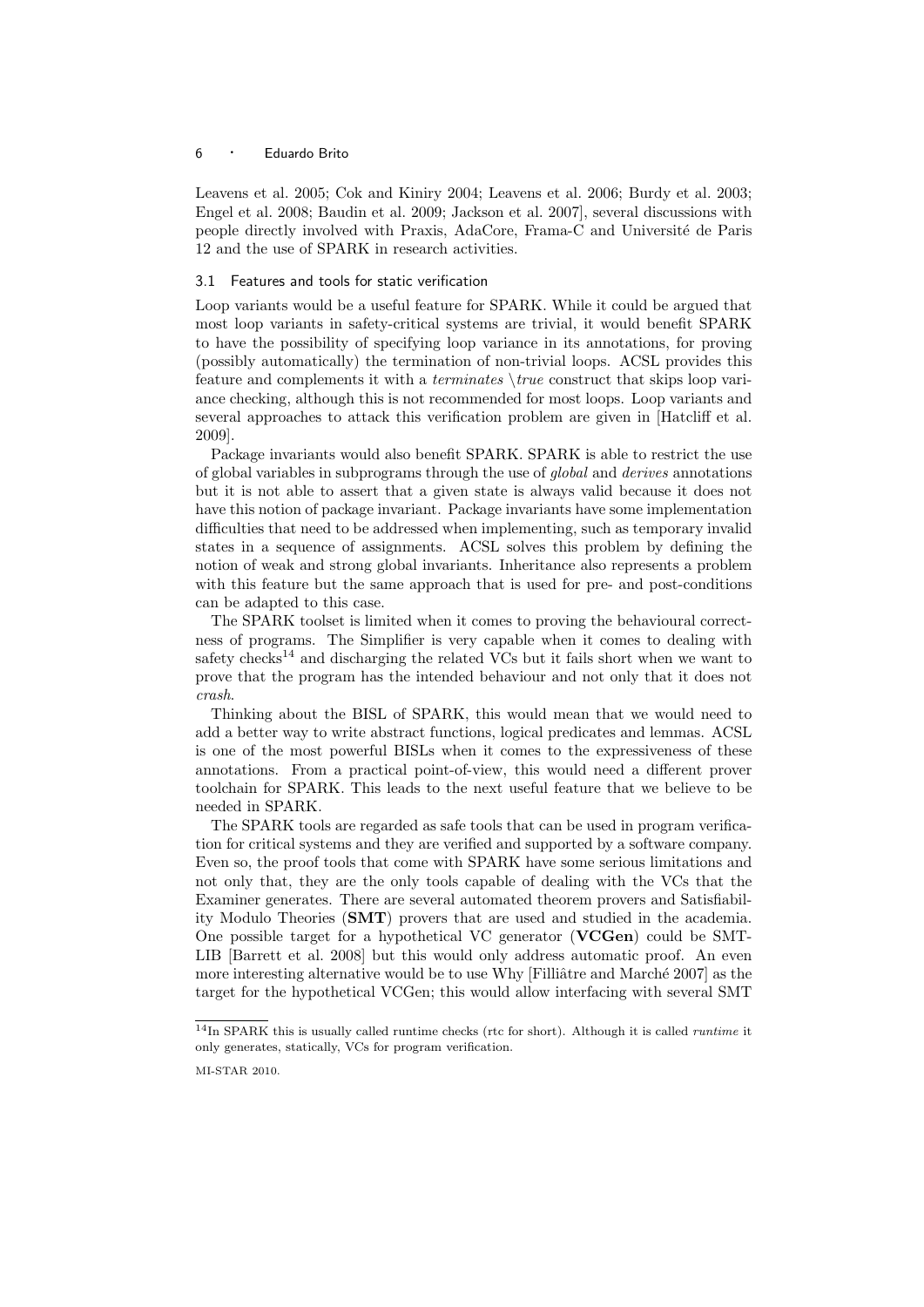provers but also with proof assistants such as Coq [The Coq development team 2004].

It would also be interesting to have the possibility of writing algebraic definitions in SPARK. This would enable to write things such as  $top(push(state, x)) = x$ . Being able to write these types of specifications would allow for a higher level of reasoning and it would also allow to define properties about the sequence of execution (or protocol) of a given package or set of packages. CASL [Astesiano et al. 2002] is an algebraic specification language that could serve as the basis for this. This feature was a late addition and there was not much investigation into it although it promises to be an interesting alternative.

Another limitation that SPARK has is in dealing with the verification of floatingpoint arithmetic (the documentation of SPARK [SPARK Team 2009] says that enabling this option may enable the detection of numerical errors in programs but not their absence, much like testing). This is not exclusive to SPARK since the verification of floating-point arithmetic is a difficult issue that many approaches do not even try to deal with and assume real arithmetic instead of floating-point arithmetic.

A recent article [Monniaux 2008] stressed the importance of floating-point computations in modern safety-critical systems and addressed several of its problems. There is a recent article [Boldo et al. 2009] with an interesting approach to this problem. What they propose is to have a dedicated tool (in this case, Coq) to deal with the verification of the non floating-point part of the program and to use Gappa (Génération Automatique de Preuves de Propriétés Arithmétiques) to deal with the verification of floating-point arithmetic. Gappa has also been integrated as a backend prover for the Why platform.

# 3.2 Features and tools for dynamic certification

The certification process for critical systems relies heavily on testing, even in the presence of FM. This is true even for DO-178C, where it is stated that some tests may be removed by the use of FM but not all. For JML there is a tool [Burdy et al. 2003] called jmlunit which is capable of generating test inputs by looking at invariants, pre- and post-conditions but it forces the user to supply predefined data, as examples for the tests. QuickCheck [Claessen and Hughes 2000] is more powerful than jmlunit, generating random tests and even though we have to specify generators for our custom datatypes (default datatypes have predefined generators), the definition of the generators allows for more variation. QuickCheck seems like it could be adapted to SPARK and any implementation that would be made would benefit from the strong-typed system of the language. There are several other approaches to the automatic generation of test inputs and several other tools [Cheon et al. 2005; Marinov and Khurshid 2001; Boyapati et al. 2002] and albeit most of them have been discontinued, there is several publications describing their techniques.

These approaches to testing are very close to Model-based testing (MBT) based on source code annotations. With this type of MBT, the model is derived from the specification in the source code and then it generates abstract test data. A model checker then checks to see if the properties of the model are being respected. In some cases, it can also be possible to generate real test data and supply it to the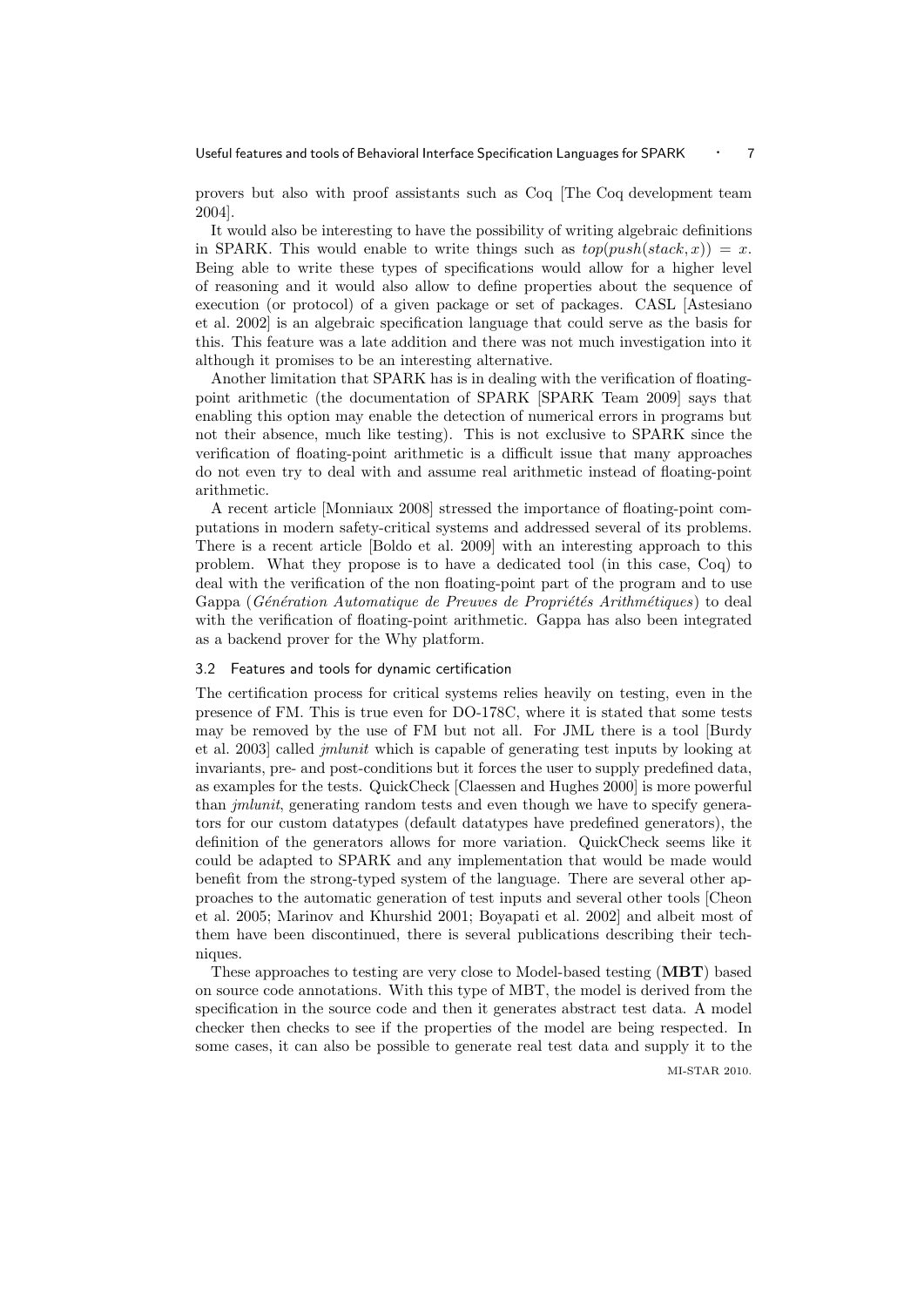program as unit test.

This approach is used by the Spec Explorer [Veanes et al. 2008] tool, using programs written in Spec# [Barnett et al. 2005] as the basis for the model. In Spec Explorer, when a counter example is found, it is shown as a graph with all the actions that took place, following the order and values that lead to the error. To do this, Spec Explorer needs to have an automata of the program, which defines the protocol for it. This approach also allows to model check and test reactive systems. This feature may be helpful for model-checking and to do MBT on systems that may interact with sensors and/or actuators, which are an essential part of critical systems.

Even if MBT and model checking are not being used, it would be helpful to have the protocol of a program clearly specified in annotations, to serve as documentation on how to use package, and to have the protocol checked during runtime, giving a trace of the execution when the protocol was breached. These specifications would follow the automata reasoning of Spec Explorer and it would be checked during runtime. This is a compromise between having an algebraic specification and having a full-blown software model checker. It would be easier to implement, it would deliver a protocol as part of the specification and it could be executed and tested by the  $V\&V$  team. To represent this as part of the specification, in text, it can be written using regular expressions. This approach was taken in this paper [Cheon and Perumandla 2007] by extending the JML language and compiler.

Another feature that could ease the verification process and help increase the productivity of the V&V team, would be the use of tools to help write loop invariants. Automatic detection and generation of loop invariants is an active research field. Recently, Daikon [Ernst et al. 2007] has managed to provide very interesting results, not just for loop invariants but also for class invariants. One problem with Daikon is that it relies on traces of program execution. This is a problem because the correctness of the invariant depends on the correctness of the program. Even so, this is a feature that may be feasible and may be worth to study it further, if it proves itself to be sound.

# 3.3 The underlining logic foundations

Up to this point in the survey, we have omitted the logical foundations of the tools and of the different approaches. This is because (almost) all of the deductive tools and features that were shown here are based on Hoare Logic [Floyd 1967; Hoare 1969] (HL). SPARK's Examiner uses HL with Dijkstra's weakest pre-condition [Dijkstra 1975] calculus to generate the verification conditions [SPARK Team 2009]. HL is the most influential and used logic for axiomatic reasoning of programs and their verification.

We believe that SPARK would benefit greatly in having a complete Hoare Logic and VCGen that would represent the language as it is nowadays. The formalization that was done [O'Neil 1994] is already outdated and for such a language, it should be important to have a well-defined, complete and sound logic backing up the tools. Université de Paris 12 has already a VCGen with Dijkstra's weakest pre-condition mathematically defined and implemented in Standard ML97. Their definition of SPARK is not yet complete; it is possible for someone to use that work, that is partially done, and to extend it to cover the rest of the SPARK language. It would MI-STAR 2010.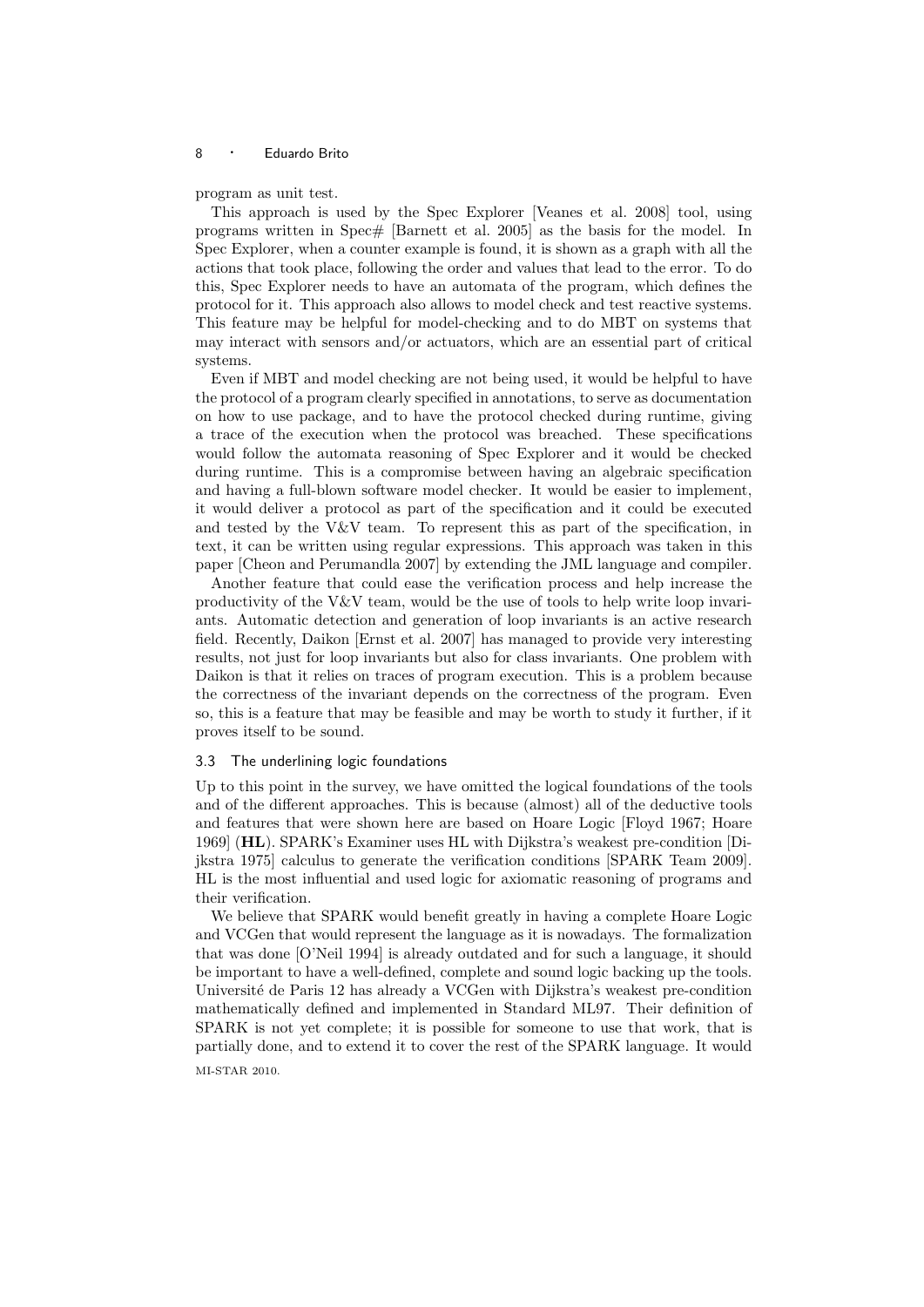also be interesting to have the HL and VCGen completely proved using a proof assistant and furthermore, to prove that the implementation is correct regarding the formal and verified VCGen.

For the sake of completeness, we will now address other logics that are present in relevant tools and languages that were mentioned.

In the KeY approach, for dealing with Java Card programs with JML annotations, Dynamic Logic<sup>15</sup> ( $DL$ ) is used. Using DL, for example, it is possible to avoid writing loop invariants. This is done by making the user prove that the loop does what is supposed to do, by performing an inductive proof. DL has a different syntax from HL, although it is an extension to HL. DL is also the logic used by the KIV [Balser et al. 2000] formal method.

The Z notation [Spivey 1989] does not use Hoare Logic. It instead uses the set theory of ZermeloFraenkel to reason and specify programs. Praxis, the maintainers of SPARK, along with other British companies in the area of FM, continue to use Z. The Tokeneer [Praxis High Integrity Systems 2008] project, that was developed by Praxis, also uses this specification language.

# 4. A GLIMPSE AT FUTURE DIRECTIONS

In this survey we did not approach some language features that are quite interesting and relevant. These features are: a) generics, b) concurrency and c) real-time.

Ada 2005 has several libraries that use generics. The problem in using generics is that it is very hard to test all possible combinations and it is also hard to prove the correctness of subprograms that use them. It would be interesting to see if there are any developments in this area and to try and implement this in SPARK. This would enable the use of Ada's libraries.

Concurrency is still one of the hardest problems in program verification. Concurrency also "gave birth" to one of the most widely used formal methods in the industry, model checking [Clarke 2008]. Even though model checking has been somewhat successful in verifying concurrent software, the challenge of being able to do deductive proofs over concurrent software and to automate this is still open. There are some articles on the subject [Owicki 1975; Owicki and Gries 1976; Brookes 2007] but it seems that there is still much work to do on it. SPARK may provide a good basis for the development of this, especially considering the limitations that RavenSPARK imposes on concurrency.

Real-Time programming, besides having the same problems that can be found in concurrency, has an extra set of concerns. From modelling to implementing, to being able to describe the real-time behaviour of the software, to certify that the code is able to meet its deadlines in the worst-case scenario, to optimize the use of resources, to ensure that the system will not deadlock because of the priorities and scheduling and several more interesting challenges are being faced everyday in the development of safety-critical systems. SPARK and RavenSPARK may also provide a good basis for the development of formal methods associated with this problems.

All of these problems are real problems that are affecting the critical systems industry. It is of the utmost importance for the FM community to face and solve

<sup>15</sup>DL is an extension of HL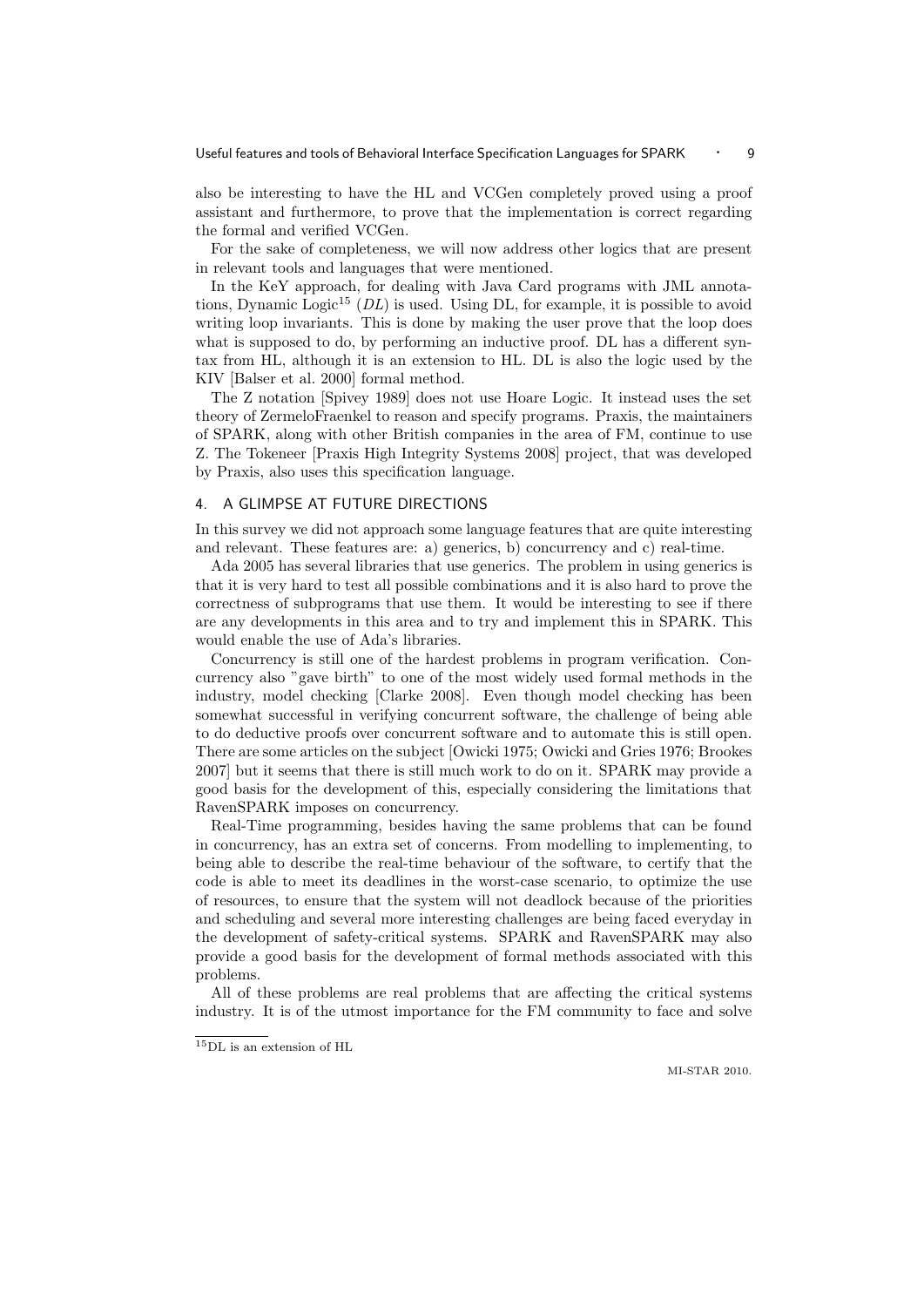these problems.

# 5. CONCLUSION

SPARK is an industrial-level programming language for safety-critical systems, with tools that enable meaningful static analysis and formal program verification. In spite of this, we presented several features on this survey that we believe that can improve and provide a better framework for formal reasoning about SPARK programs.

We also presented other tools and techniques that are available on other BISLs and that could further develop the usage and adoption of SPARK and provide a faster turnaround for software companies that choose to use SPARK as their language for safety-critical systems.

The features, tools and techniques that were chosen, were chosen regarding their usefulness for safety-critical applications. Features and tools that were not sound, were not considered (such as Extended Static Checking [Detlefs et al. 1998]).

Besides formal verification, we presented testing and model based techniques that may help with the certification process of software systems that have to comply with strict guidelines such as DO-178B (and DO-178C in the future).

Finally, we hinted at some other directions where we think that research using SPARK and safety-critical systems should focus on.

#### **REFERENCES**

- Antoine, L. B. and Requet, A. 2002. JACK: Java Applet Correctness Kit. In In Proceedings, 4th Gemplus Developer Conference.
- ASTESIANO, E., BIDOIT, M., KIRCHNER, H., KRIEG-BRÜCKNER, B., MOSSES, P. D., SANNELLA, D., and Tarlecki, A. 2002. CASL: the common algebraic specification language. Theor. Comput. Sci. 286, 2, 153–196.

Balser, M., Reif, W., Schellhorn, G., Stenzel, K., and Thums, A. 2000. Formal system development with KIV. In FASE '00: Proceedings of the Third Internationsl Conference on Fundamental Approaches to Software Engineering. Springer-Verlag, London, UK, 363–366.

- Barnes, J. 2003. High Integrity Software: The SPARK Approach to Safety and Security, First ed. Addison Wesley.
- Barnes, J. 2008. Safe and Secure Software: An invitation to Ada 2005. AdaCore.
- BARNETT, M., RUSTAN, AND SCHULTE, W. 2005. The Spec# programming system: An overview.
- BARRETT, C., RANISE, S., STUMP, A., AND TINELLI, C. 2008. The Satisfiability Modulo Theories Library (SMT-LIB). www.SMT-LIB.org.
- BAUDIN, P., FILLIÂTRE, J.-C., MARCHÉ, C., MONATE, B., MOY, Y., AND PREVOSTO, V. 2009. ACSL: ANSI/ISO C Specification Language, version 1.4. http://frama-c.cea.fr/acsl.html.
- BOLDO, S., FILLIÂTRE, J.-C., AND MELQUIOND, G. 2009. Combining Coq and Gappa for certifying floating-point programs. In Calculemus '09/MKM '09: Proceedings of the 16th Symposium, 8th International Conference. Held as Part of CICM '09 on Intelligent Computer Mathematics. Springer-Verlag, Berlin, Heidelberg, 59–74.
- Boyapati, C., Khurshid, S., and Marinov, D. 2002. Korat: automated testing based on Java predicates. In ISSTA '02: Proceedings of the 2002 ACM SIGSOFT international symposium on Software testing and analysis. ACM, New York, NY, USA, 123–133.
- Brookes, S. 2007. A semantics for concurrent separation logic. Theor. Comput. Sci. 375, 1-3, 227–270.
- Burdy, L., Cheon, Y., Cok, D., Ernst, M. D., Kiniry, J., Leavens, G. T., Rustan, K., Leino, M., and Poll, E. 2003. An overview of JML tools and applications.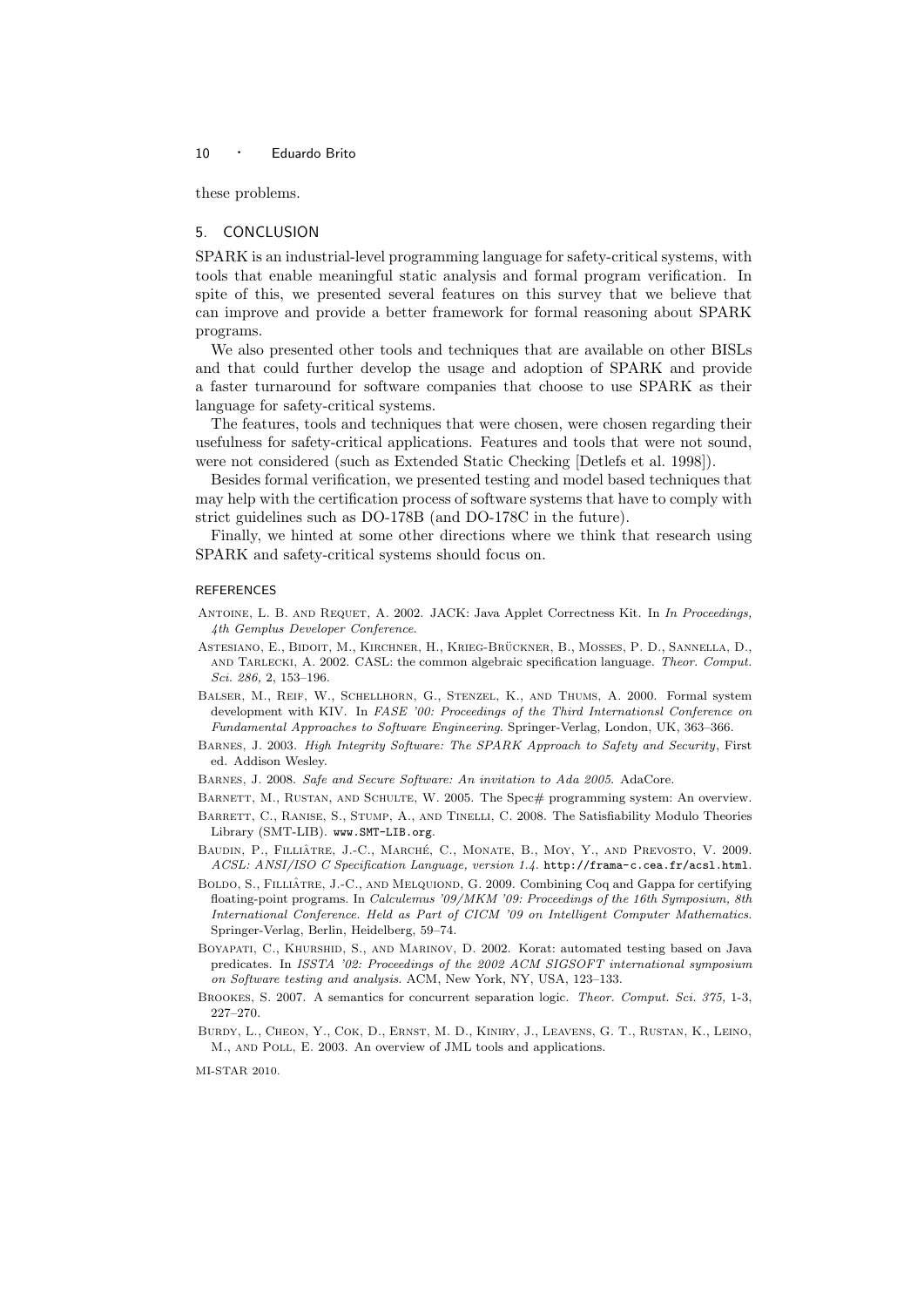- Cheon, Y., Kim, M., and Perumandla, A. 2005. A complete automation of unit testing for Java programs. In Software Engineering Research and Practice. 290–295.
- Cheon, Y. and Perumandla, A. 2007. Specifying and checking method call sequences of Java programs. Software Quality Control 15, 1, 7–25.
- Claessen, K. and Hughes, J. 2000. QuickCheck: a lightweight tool for random testing of Haskell programs. In ICFP '00: Proceedings of the fifth ACM SIGPLAN international conference on Functional programming. ACM, New York, NY, USA, 268–279.
- Clarke, E. M. 2008. The birth of model checking. 1–26.
- Cok, D. R. and Kiniry, J. R. 2004. ESC/Java2: Uniting ESC/Java and JML progress and issues in building and using ESC/Java2. In In Construction and Analysis of Safe, Secure and Interoperable Smart Devices: International Workshop, CASSIS 2004. SpringerVerlag.
- Common Criteria Recognition Agreement 2009. Common Criteria for Information Technology Security Evaluation. Part 3: Security assurance components. Common Criteria Recognition Agreement.
- Cromar, C. 2009. DO-178C: upcoming guidance for OOS.
- Detlefs, D. L., Leino, K. R. M., Rustan, K., Leino, M., Nelson, G., and Saxe, J. B. 1998. Extended static checking.
- Dijkstra, E. W. 1975. Guarded commands, nondeterminacy and formal derivation of programs. Communications of the ACM 18, 8 (August), 453–457.
- ENGEL, C., GLADISCH, C., KLEBANOV, V., AND RÜMMER, P. 2008. Integrating Verification and Testing of Object-Oriented Software. In Tests and Proofs. Second International Conference, TAP 2008, Prato, Italy, B. Beckert and R. Hähnle, Eds. LNCS 4966. Springer.
- Ernst, M. D., Perkins, J. H., Guo, P. J., McCamant, S., Pacheco, C., Tschantz, M. S., and Xiao, C. 2007. The Daikon system for dynamic detection of likely invariants. Sci. Comput. Program. 69, 1-3, 35–45.
- Federal Aviation Administration 2004. Object-Oriented Technology in Aviation. Federal Aviation Administration.
- FILLIÂTRE, J.-C. AND MARCHÉ, C. 2004. Multi-prover verification of C programs. 15–29.
- FILLIÂTRE, J.-C. AND MARCHÉ, C. 2007. The Why/Krakatoa/Caduceus platform for deductive program verification. 173–177.
- Floyd, R. W. 1967. Assigning meanings to programs. In Proc. Sympos. Appl. Math., Vol. XIX. Amer. Math. Soc., Providence, R.I., 19–32.
- Guttag, J. V., Horning, J. J., Garl, W. J., Jones, K. D., Modet, A., and Wing, J. M. 1993. Larch: Languages and tools for formal specification. In Texts and Monographs in Computer Science. Springer-Verlag.
- HATCLIFF, J., LEAVENS, G. T., LEINO, K. R. M., MÜLLER, P., AND PARKINSON, M. 2009. Behavioral interface specification languages. Tech. Rep. CS-TR-09-01, University of Central Florida, School of EECS, Orlando, FL. Mar.
- Hoare, C. A. R. 1969. An axiomatic basis for computer programming. Communications of the ACM 12, 10 (October), 576–580.
- Jackson, P. B., Ellis, B. J., and Sharp, K. 2007. Using SMT solvers to verify high-integrity programs. In AFM '07: Proceedings of the second workshop on Automated formal methods. ACM, New York, NY, USA, 60–68.
- JAZEQUEL, J. M. AND MEYER, B. 1997. Design by Contract: the lessons of Ariane. Computer 30, 1, 129–130.
- Jones, C. B. 1990. Systematic software development using VDM (2nd ed.). Prentice-Hall, Inc., Upper Saddle River, NJ, USA.
- KINIRY, J. R., CHALIN, P., AND HURLIN, C. 2008. Integrating static checking and interactive verification: Supporting multiple theories and provers in verification. 153–160.
- Leavens, G. T., Abrial, J.-R., Batory, D., Butler, M., Coglio, A., Fisler, K., Hehner, E., Jones, C., Miller, D., Peyton-Jones, S., Sitaraman, M., Smith, D. R., and Stump, A. 2006. Roadmap for enhanced languages and methods to aid verification. In GPCE '06: